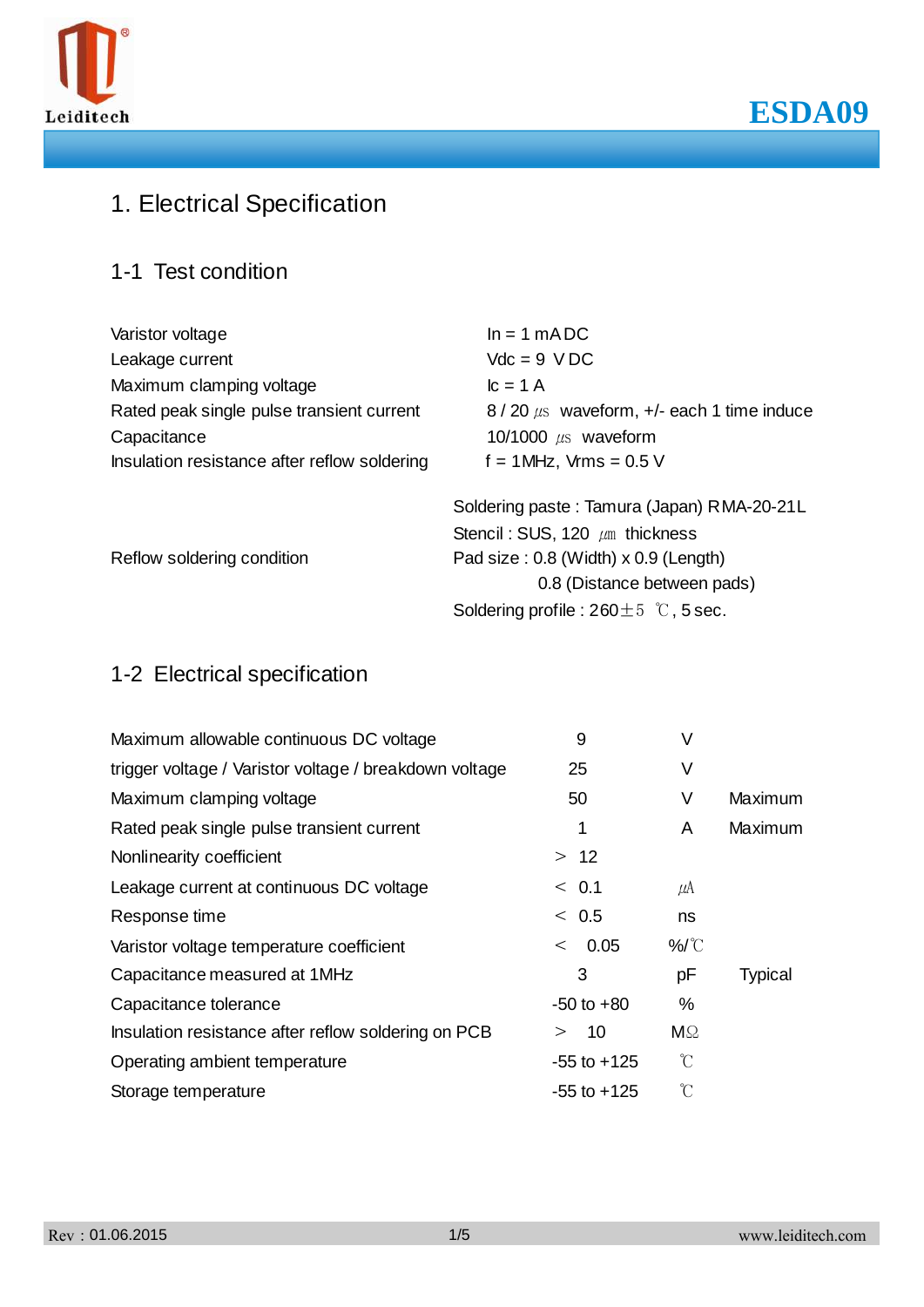

# 1-3 Reliability testing procedures

| <b>Reliability</b><br>parameter | <b>Test</b>                   | <b>Test methods and remarks</b>                                                                                                                                       | <b>Test requirement</b>                       |
|---------------------------------|-------------------------------|-----------------------------------------------------------------------------------------------------------------------------------------------------------------------|-----------------------------------------------|
| <b>Pulse current</b>            | Imax                          | IEC 1051-1, Test 4.5.                                                                                                                                                 | d   Vn   / Vn $\leq$ 10%                      |
| capability                      | $8/20$ $\mu$ s                | 10 pulses in the same direction at 2<br>pulses per minute at maximum peak<br>current                                                                                  | no visible damage                             |
| <b>Electrostatic</b>            | <b>ESD</b>                    | <b>IEC 1000-4-2</b>                                                                                                                                                   | d   Vn   / Vn $\leq$ 10%                      |
| discharge<br>capability         | C=150 pF,<br>$R = 330 \Omega$ | Each 10 times in positive/negative<br>direction in 10 sec at 8KV contact<br>discharge (Level 4)                                                                       | no visible damage                             |
| Environmenta                    | Thermal shock                 | IEC 68-2-14                                                                                                                                                           | d   Vn   / Vn $\leq$ 5%                       |
| I reliability                   |                               | Condition for 1 cycle<br>Step 1: Min. $-40\degree$ C, 30 $\pm$ 3 min.<br>Step 2 : Max. +125 $\degree$ C, 30 $\pm$ 3 min.                                              | no visible damage                             |
|                                 |                               | Number of cycles: 30 times                                                                                                                                            |                                               |
|                                 | Low temperature               | IEC 68-2-1                                                                                                                                                            | d   Vn   / Vn $\leq$ 5%                       |
|                                 |                               | Place the chip at -40 $\pm$ 5°C for 1000 $\pm$<br>12hrs. Remove and place for $24 \pm 2$ hrs at<br>room temp. condition, then measure                                 | no visible damage                             |
|                                 | High temperature              | IEC 68-2-2                                                                                                                                                            | d   Vn   / Vn $\leq$ 5%                       |
|                                 |                               | Place the chip at $125 \pm 5^{\circ}$ for $1000 \pm$<br>24hrs. Remove and place for $24 \pm 2$ hrs at<br>room temp. condition, then measure                           | no visible damage                             |
|                                 | Heat resistance               | IEC 68-2-3                                                                                                                                                            | d   Vn   / Vn $\leq$ 5%                       |
|                                 |                               | Apply the rated voltage for $1000 \pm 48$ hrs<br>at 85 $\pm$ 3°C. Remove and place for 24 $\pm$<br>2hrs at room temp. condition, then<br>measure                      | no visible damage                             |
|                                 | Humidity                      | IEC 68-2-30                                                                                                                                                           | d   Vn   / Vn $\leq$ 10%                      |
|                                 | resistance                    | Place the chip at $40 \pm 2^{\circ}$ and 90 to 95%<br>humidity for $1000 \pm 24$ hrs. Remove and<br>place for $24 \pm 2$ hrs at room temp.<br>condition, then measure | no visible damage                             |
|                                 | Pressure cooker<br>test       | Place the chip at 2 atm, $120\text{ }^{\circ}\text{C}$ , 85%RH<br>for 60 hrs. Remove and place for 24 $\pm$<br>2hrs at room temp. condition, then<br>measure          | d   Vn   / Vn $\leq$ 10%<br>no visible damage |
|                                 | Operating life                | Apply the rated voltage for $1000 \pm 48$ hrs<br>at 125 $\pm$ 3 $\degree$ . Remove and place for 24 $\pm$<br>2hrs at room temp. condition, then<br>measure            | d   Vn   / Vn $\leq$ 10%<br>no visible damage |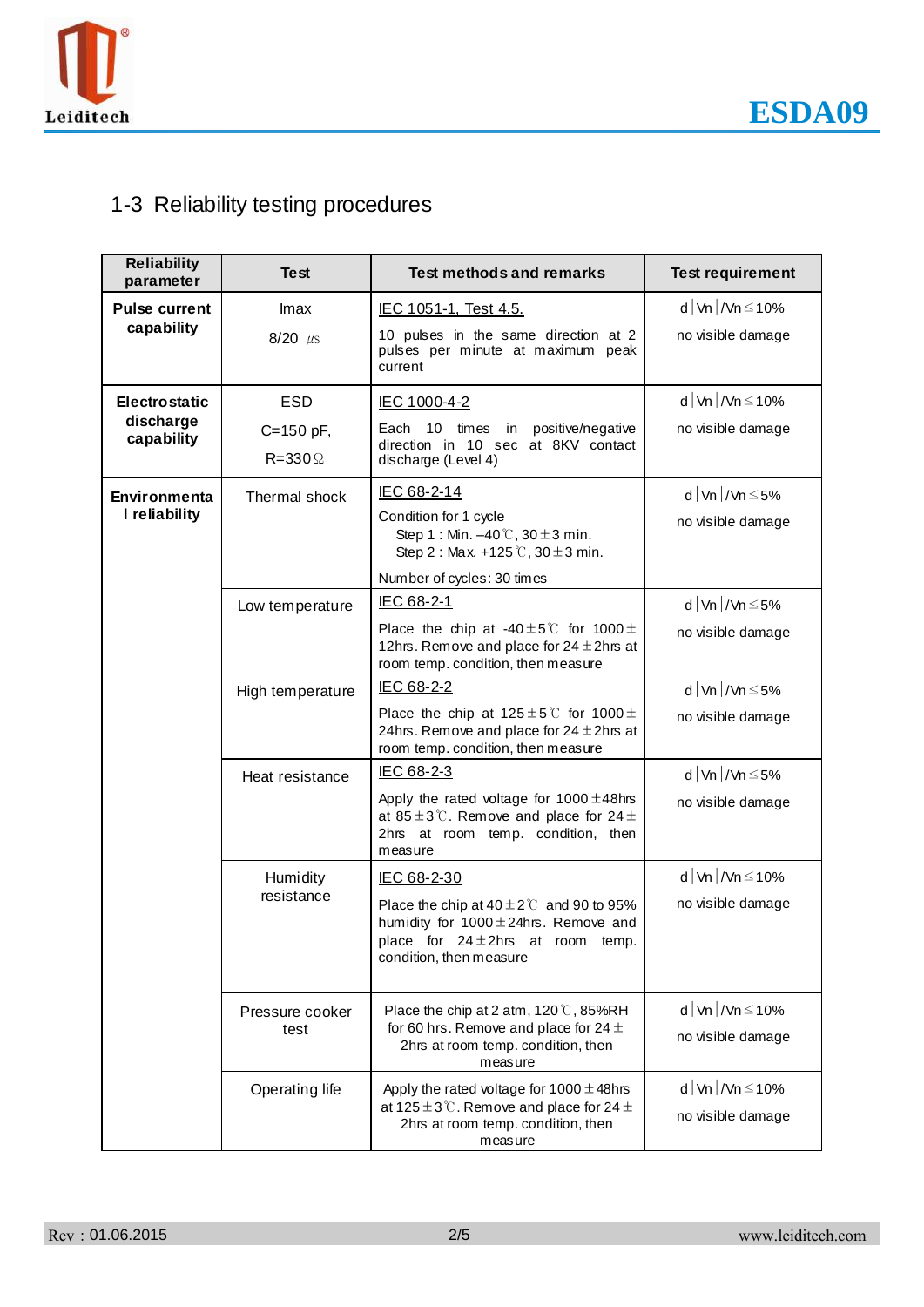



| Mechanical<br><b>Reliability</b> | Solderability                                                                      | IEC 68-2-58<br>Solder bath method, $230 \pm 5^{\circ}$ C, 2s                                                    | At least 95% of terminal<br>electrode is covered by<br>new solder |
|----------------------------------|------------------------------------------------------------------------------------|-----------------------------------------------------------------------------------------------------------------|-------------------------------------------------------------------|
|                                  | Resistance to                                                                      | IEC 68-2-58                                                                                                     | d   Vn   / Vn $\leq$ 5%                                           |
| soldering heat                   | Solder bath method,<br>$260 \pm 5$ °C, 10 $\pm$ 0.5s, 270 $\pm$ 5 °C, 3 $\pm$ 0.5s | no visible damage                                                                                               |                                                                   |
|                                  | Bending strength                                                                   | IEC 68-2-21                                                                                                     | d   Vn   / Vn $\leq$ 5%                                           |
|                                  |                                                                                    | Warp:2mm, Speed:0.5mm/sec, Duration:<br>10sec. The measurement shall be made<br>with board in the bent position | no visible damage                                                 |
|                                  | Adhesive strength                                                                  | IEC 68-2-22                                                                                                     | Strength > 10 N                                                   |
|                                  |                                                                                    | Applied force on SMD chip by fracture<br>from PCB                                                               | no visible damage                                                 |

# 2. Material Specification

| <b>Body</b>                      | ZnO based ceramics                  |  |  |
|----------------------------------|-------------------------------------|--|--|
| Internal electrode               | Silver – Palladium                  |  |  |
| External electrode               | Silver - Nickel - Tin               |  |  |
| Thickness of Ni/Sn plating layer | Nickel > 1 $\mu$ m, Tin > 2 $\mu$ m |  |  |

# 3. Dimension Specification



| Size | L(mm)         | W(mm)          | T (mm)     | M(mm)           |
|------|---------------|----------------|------------|-----------------|
| 0402 | $.0 \pm 0.10$ | $0.5 \pm 0.10$ | $\leq$ 0.6 | $0.20 \pm 0.10$ |
| 0603 | $.6 \pm 0.15$ | $0.8 \pm 0.15$ | $\leq 0.9$ | $0.35 \pm 0.10$ |

# 4. Soldering Recommendations

### 4-1 Soldering profile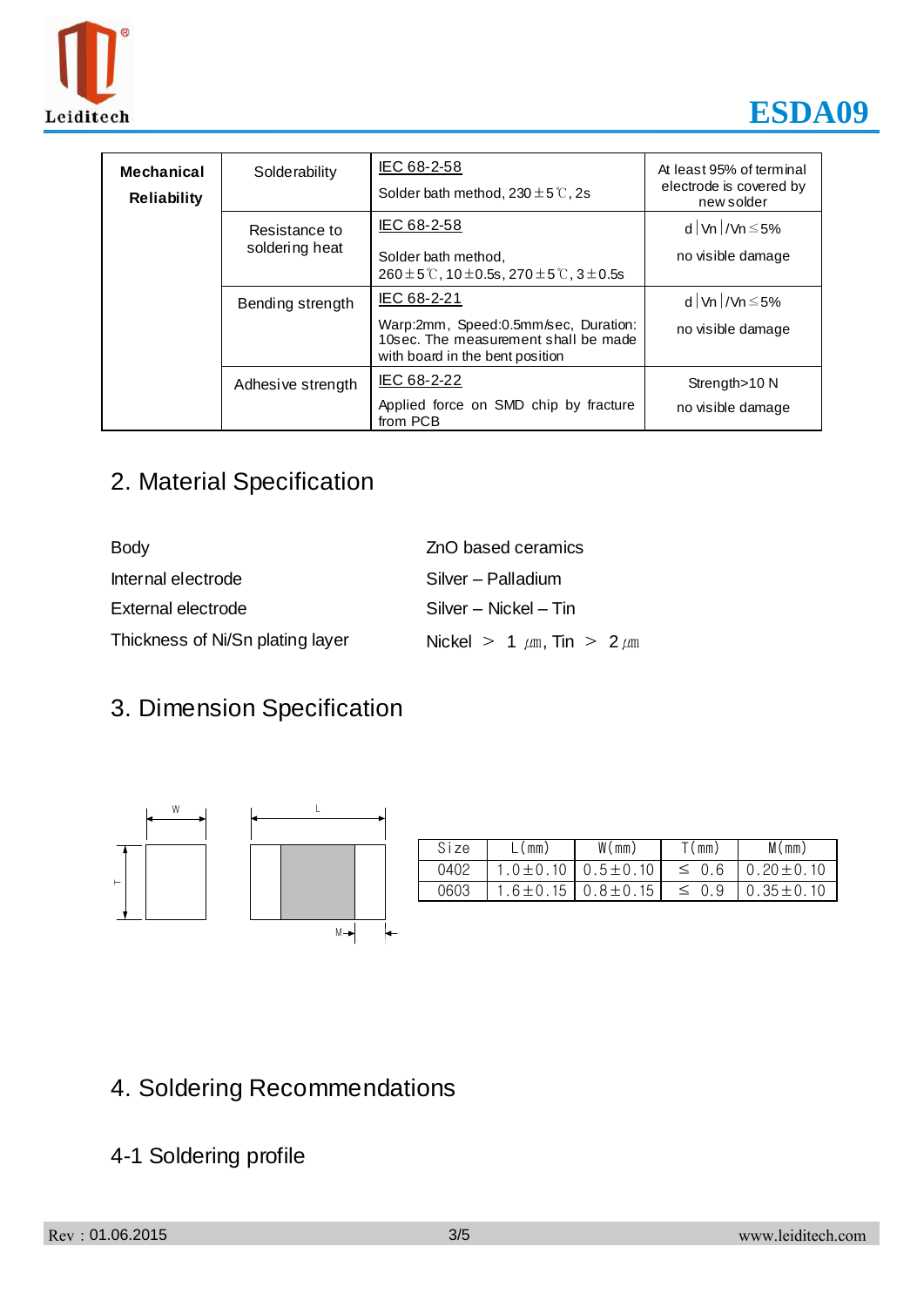

#### 4-1-1 Pb free solder paste



#### 4-1-2 Repair soldering

Allowable time and temperature for making correction with a soldering iron

:  $350 \pm 10$  °C, 3 sec.

- Optimum solder amount when corrections are made using a soldering iron



- 4-2 Soldering guidelines
- Our chip varistors are designed for reflow soldering only. Do not use flow soldering
- Use non-activated flux (CI content 0.2% max.)
- Follow the recommended soldering conditions to avoid varistor damage.